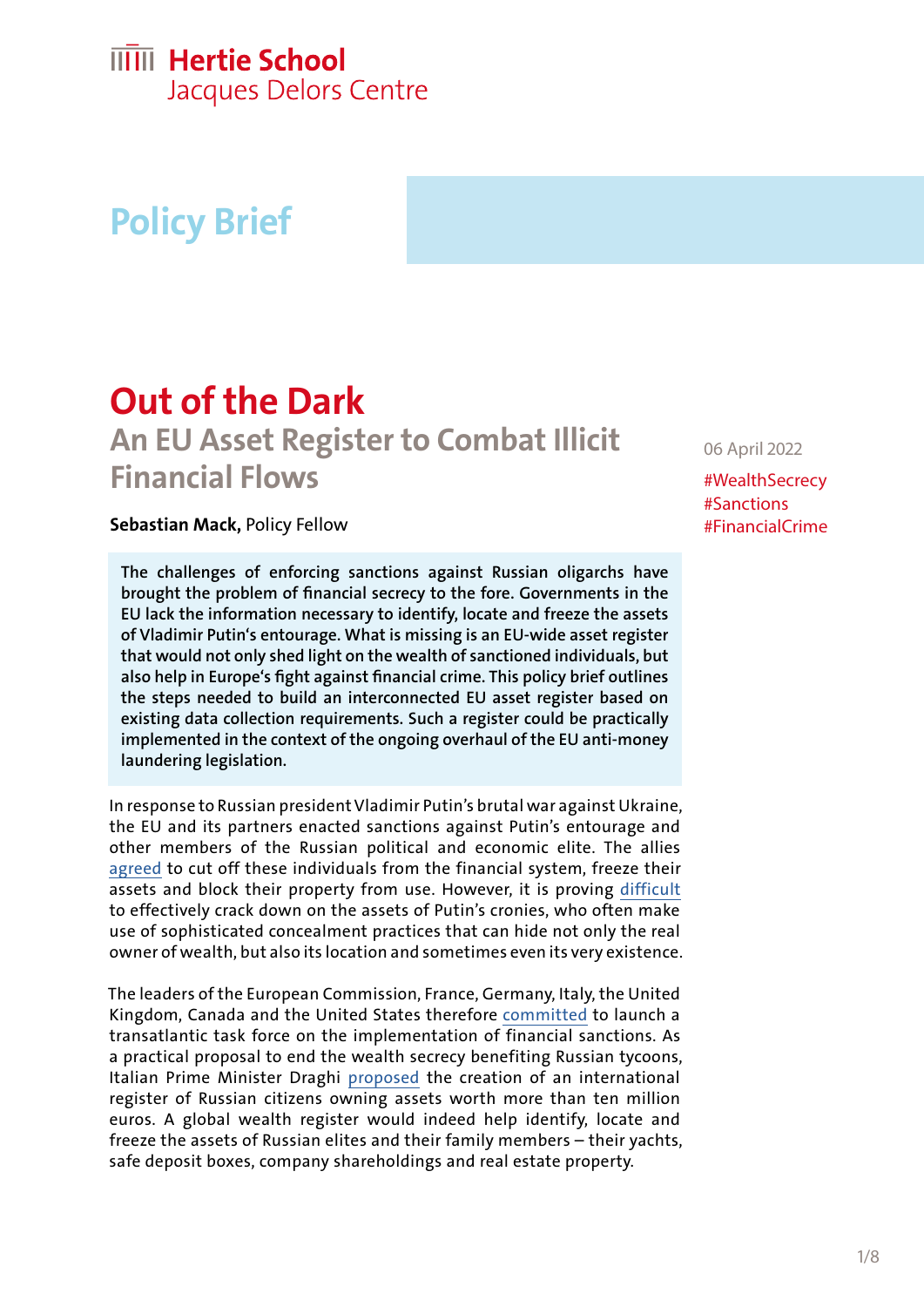However, Draghi's proposal has two major drawbacks. First, to make a global register work, all major financial centres in the world would need to participate. Second, the problem of wealth secrecy is much larger than the handful of Russian individuals that Western countries have placed on their sanction lists. Financial opacity is the basis for financial crime more generally, which is [estimate](https://eur-lex.europa.eu/legal-content/EN/TXT/?uri=CELEX:52021SC0190)d to amount to between 117 and 210 billion euros per year in Europe alone. The creation of a wealth register should therefore not be limited to Russian oligarchs.

Launching such a register at the European level would be a realistic undertaking. EU member states have already established national registers for some types of assets. This pre-work could form the basis for an EU asset register. Setting up such a European register would take time and therefore not immediately solve the problem of enforcing the sanctions following Putin's invasion of Ukraine. But it would give EU governments an effective tool to better enforce sanctions in the future and vastly improve Europe's ability to fight money laundering and terrorism financing.

To pull illicit financial flows out of the dark, this paper proposes an interconnected EU asset register. The ongoing [review](https://ec.europa.eu/info/publications/210720-anti-money-laundering-countering-financing-terrorism_en) of EU anti-money laundering legislation offers the chance to close the gaps in the existing national asset registers and link them to build a fully-fledged EU asset register overseen by a European anti-money laundering authority [\(AMLA](https://eur-lex.europa.eu/legal-content/EN/TXT/?uri=CELEX:52021PC0421)), which the Commission has proposed to create.

### **1 Why we need an EU asset register**

The recent [Suisse Secrets](https://www.occrp.org/en/suisse-secrets/) revelations, the largest-ever leak from a major Swiss bank, have demonstrated once more how 'offshore' structures help drug lords, corrupt officials, fraudsters, and sanctioned individuals to hide dirty money or send it around the globe unnoticed. With the aim to remain in the dark, criminals set up complex networks of companies and trusts through which they control their real estate property, financial instruments or luxury goods. They name middlemen as directors of their companies or install nominees as official trust beneficiaries to further disguise their wealth ownership. Finally, they hold their riches outside of their country of residence and establish the intermediate undertakings in a third country.

Cross-border arrangements prove effective in concealing wealth because national police, tax inspectors, and law enforcement bodies only have access to the information they collect for themselves. There are possibilities for exchanging information among different authorities within one country and between authorities from different countries. However, decentralised data storage, incompatible data formats, and overly strict data protection rules [hamper](http://ec.europa.eu/newsroom/document.cfm?doc_id=45318) the smooth exchange of information. As a result, national authorities trying to freeze the wealth of sanctioned persons or investigate the criminals behind illicit financial flows [struggle](https://www.bloomberg.com/news/articles/2022-03-02/billionaire-usmanov-s-superyacht-said-to-be-seized-in-germany) to track down assets and identify the real owners. Hence, according to [Europol,](https://eur-lex.europa.eu/legal-content/EN/TXT/?uri=CELEX:52021SC0190) only about 2% of suspicious assets are seized and only 1% are ultimately confiscated.

To put an end to financial opacity, national authorities would need to have access to a central register listing all different types of assets and their respective owners. Such a register would have to cover all EU member states in order to be able to trace ownership across national borders. National authorities would then be in a position to check whether any real estate on their territory belongs to a sanctioned individual, or identify the individual benefiting from the money in a safe deposit box held by a foreign company suspected of drug trafficking. Importantly, an EU asset register would not create new privacy concerns: it would merely pool existing information collected at national level and make it centrally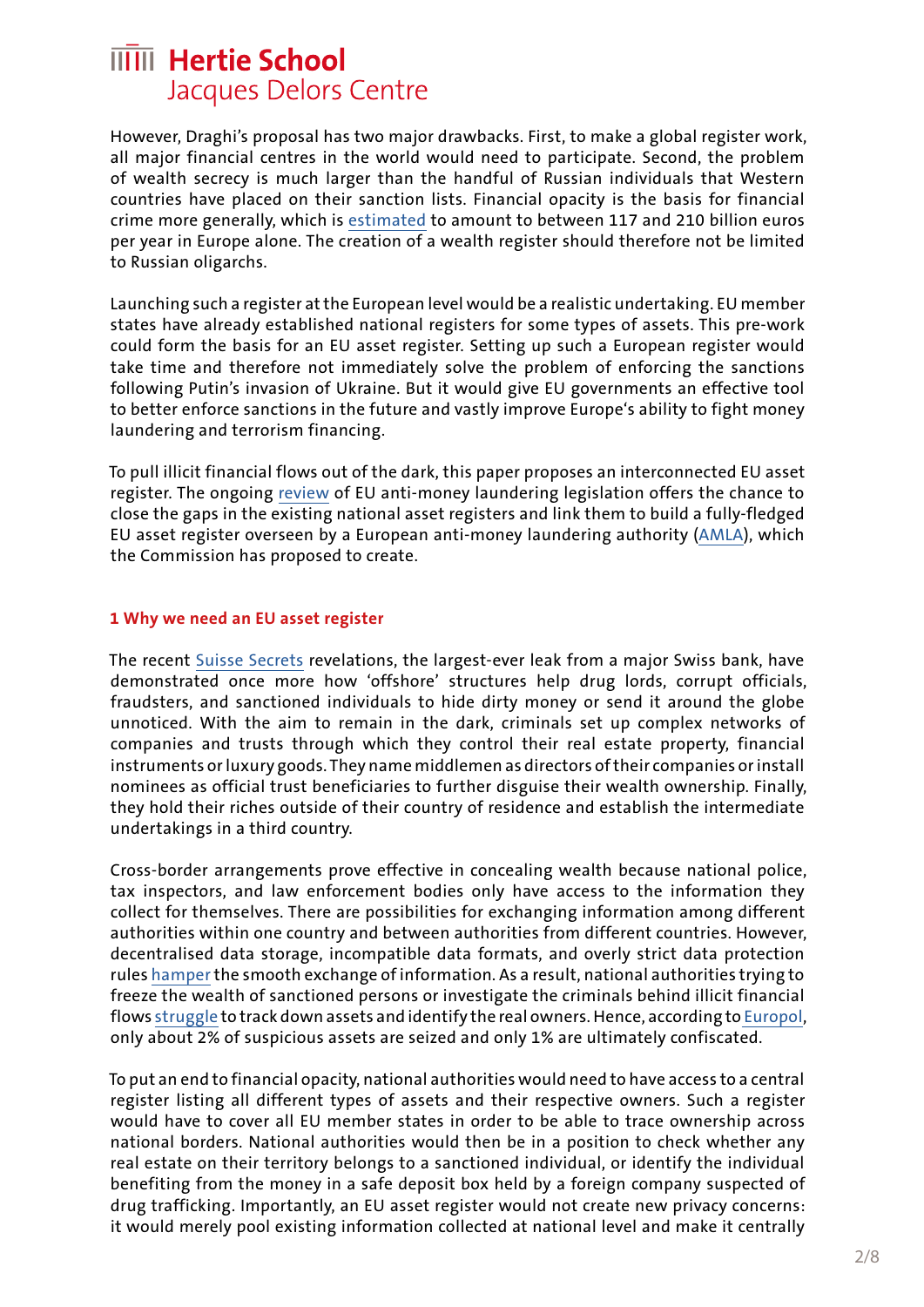available to competent authorities in all member states, which are already subject to EU data protection rules.

#### **Status quo of available information on asset ownership**

In the EU, there is no central register of who owns which asset. At the national level, however, the fifth EU Anti-money Laundering Directive ([AMLD5](https://eur-lex.europa.eu/legal-content/EN/TXT/?uri=CELEX:02015L0849-20180709)) forces each member state to create **'transparency registers' for companies and trusts** established on their territory. These transparency registers show the beneficial owner, i.e. the person(s) who ultimately owns or controls a company or a trust. It is not the member states who collect the information, but companies and trusts who must provide information on their beneficial owners to the registers. The transparency registers not only help to identify the real owners of a company or a trust, but they also allow for the tracing of the final beneficiary of a bank account or any other asset held by a company or a trust. Member states are free to build one register for both companies and trusts, or to set up two separate registers, one for companies and one for trusts. The European Commission has recently set up the dedicated Beneficial Ownership Registers Interconnection System ([BORIS\)](https://eur-lex.europa.eu/legal-content/EN/TXT/?uri=CELEX:32021R0369) to interconnect the national transparency registers. The interconnection allows authorities in one member state to search assets or beneficial owners recorded in the register of another member state through a joint interface.

In addition to the transparency registers for companies and trusts, each member state is obliged to create a national **bank account register** detailing which person owns which bank account. Banks and other financial institutions must provide this information to their domestic register. If the bank account holder is a company or a trust registered in the EU, the relevant national authority can turn to the transparency registers to identify the person behind the company or trust that ultimately controls the bank account. The 27 national bank account registers have not yet been interconnected, but the European Commission has proposed a bank account register ([BAR\)](https://eur-lex.europa.eu/legal-content/EN/TXT/PDF/?uri=CELEX:52021PC0429&from=EN) single-access point to link them in the future.

Furthermore, member states are asked to ensure that their national competent authorities have access to information on the legal owners – not the beneficial owners – of **real estate**  within their territory. There is no obligation to build national centralised real estate registers where they do not exist. Any means "which allows the identification in a timely manner" is permitted, so it is sufficient for competent authorities to be able to manually retrieve land register entries. As central real estate registers do not exist in all member states, the future legislation proposed by the European Commission ([AMLD6\)](https://eur-lex.europa.eu/legal-content/EN/TXT/?uri=CELEX%3A52021PC0423) does not foresee an interlinkage of the information collected at the national level. Table 1 gives an overview of the ownership information collected for different types of assets under the current and future AMLD.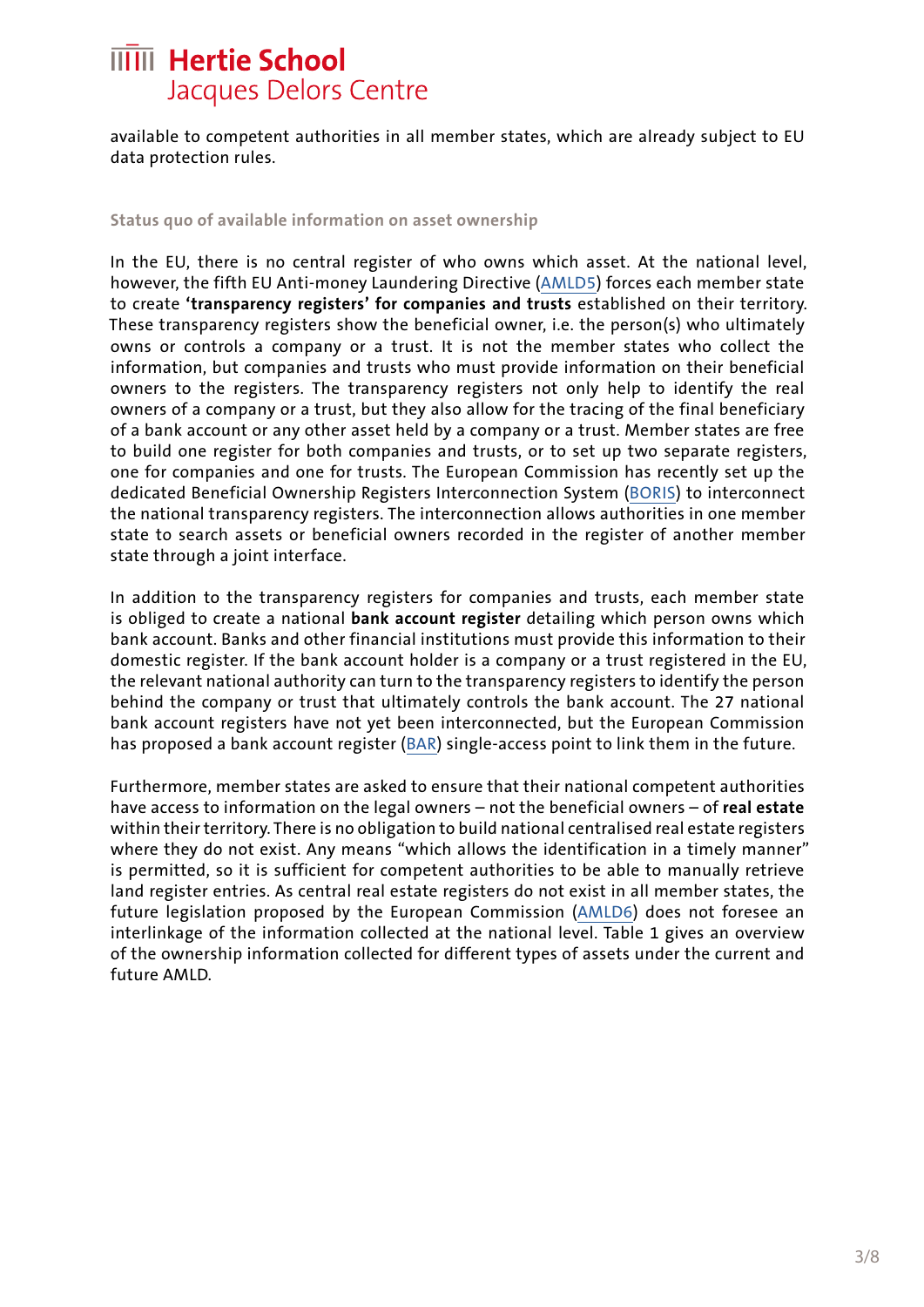**Table 1: Availability of ownership information of different types of assets under the AMLD**

| <b>Type of asset</b>                                           | <b>Ownership information</b><br>recorded in centralised<br>national registers | <b>Interconnection of national</b><br>registers |
|----------------------------------------------------------------|-------------------------------------------------------------------------------|-------------------------------------------------|
| Corporate and other legal ent-<br>ities                        | Beneficial owner                                                              | <b>Established under AMLD5</b>                  |
| Trusts and other types of legal<br>arrangements                | Beneficial owner                                                              | <b>Established under AMLD5</b>                  |
| Payment accounts, bank ac-<br>counts, safe-deposit boxes       | Beneficial owner                                                              | Foreseen under AMLD6                            |
| Real estate                                                    | Legal owner and no hard requi-<br>rement to build a centralised<br>register   | Not foreseen under AMLD6                        |
| <b>Financial securities</b>                                    | no                                                                            | n/a                                             |
| Crypto assets incl. virtual curren-<br>cies, custodian wallets | no                                                                            | n/a                                             |
| Art works and jewellery                                        | no                                                                            | n/a                                             |
| Luxury cars, yachts, planes                                    | no                                                                            | n/a                                             |

*Source: Own research.* 

### **Significant gaps in financial transparency**

All this means that there are significant gaps in the transparency of who owns which assets in the EU. First, [several](https://transparency.eu/eu-must-act-beneficial-ownership-registers/) member states **have not set up national transparency registers yet**, although the EU obligation to establish registers for companies and trusts has been in place since January and March 2020, respectively.

Second, the transparency registers for companies and trusts **do not include all companies and trusts active in the EU.** In the company register, member states must record only companies incorporated within their territory. As a result, the beneficial owners of a non-EU company holding for example a bank account within the EU cannot be traced. In the trust register, member states must also record trusts from outside the EU, but only if they have bought real estate in the EU or started a new business relationship with an EU client after March 2020, when member states were required to launch their trust registers. Consequently, non-EU trusts that acquired real estate in the EU or established a business relationship before March 2020 are missing from the national trust registers.

Third, the national transparency registers **do not display beneficial owners for all companies and trusts included in the registers.** The reasons for this are twofold. First, the current legislation limits beneficial ownership to persons controlling more than 25% of the shares or voting rights. Thus, a company with four shareholders or a trust with four trustees which each hold a quarter of the voting rights has no beneficial owner, as no single person has a share exceeding 25%. Second, member states often neglect their obligation to keep the information recorded in the transparency registers up to date and do not regularly check whether the information provided by companies and trusts is accurate and complete. As a result, many entries in national transparency registers are [lacking](https://www.internationaltaxreview.com/article/b1qgsdrgsnh0fx/openlux-shows-failures-of-beneficial-ownership-registers) information on beneficial owners.

Fourth, **for real estate, member states are not obliged to build national centralised registers** and the information made available to competent authorities includes only the legal owners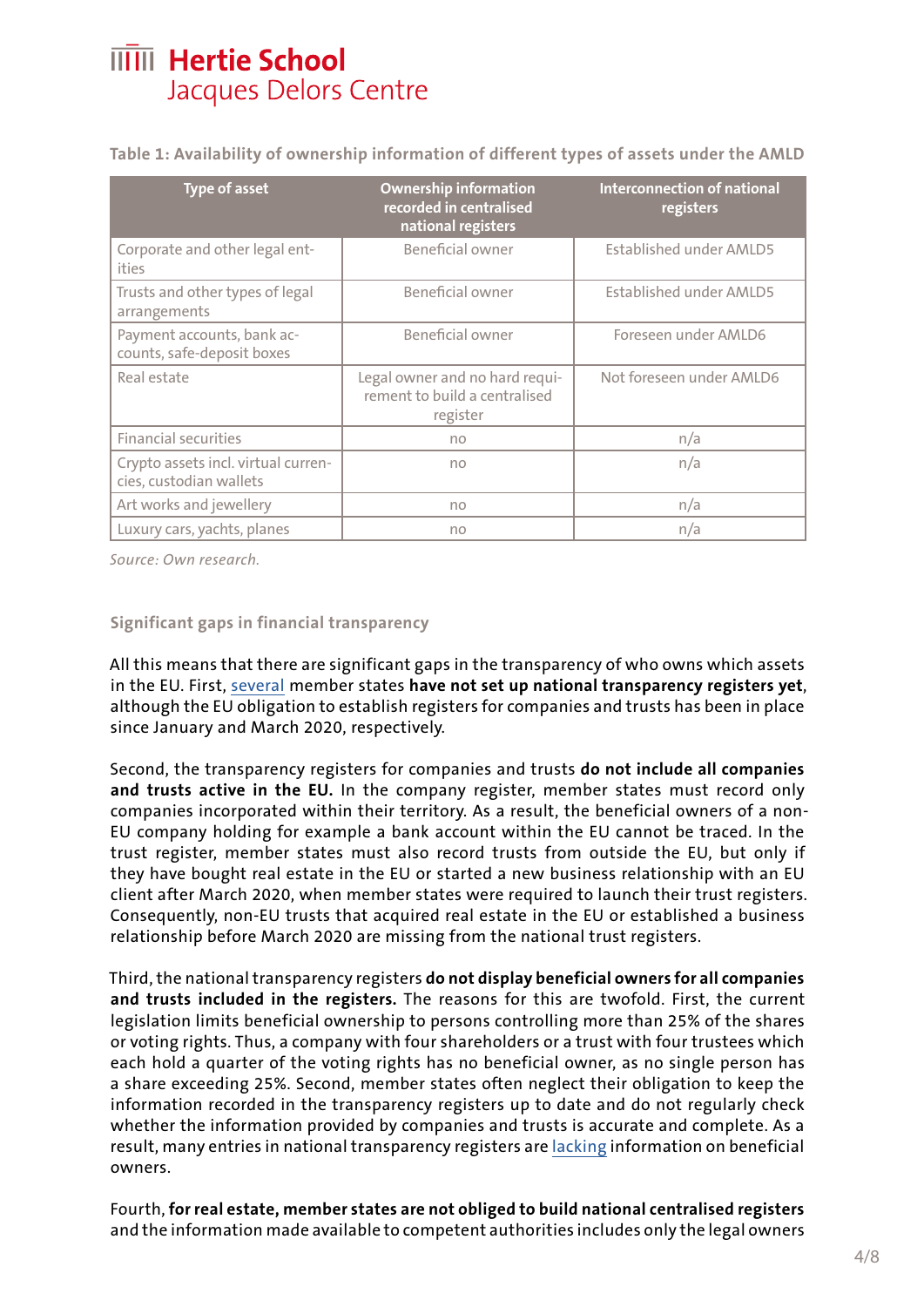and not the beneficial owners. The requirements for real estate property fall short of the EU standard established for bank accounts, where member states must put in place centralised automated mechanisms that directly provide information on the beneficial owner. Given the [importance](https://www.europarl.europa.eu/cmsdata/161094/7%20-%2001%20EPRS_Understanding%20money%20laundering%20through%20real%20estate%20transactions.pdf) of real estate for money laundering, the possibility for beneficial owners of real estate to hide behind legal owners and the lack of directly available information constitute a tremendous shortcoming.

Fifth, **for several types of assets, the national registers are not interconnected across borders**. Through the BORIS interface, national authorities can access data recorded in the transparency registers of any EU member state and thus look up the beneficial owners of companies and trusts. However, the national bank account registers are not interconnected, and the European Commission has only suggested concrete measures to do so in its proposal for the [AMLD6.](https://eur-lex.europa.eu/legal-content/EN/TXT/?uri=CELEX%3A52021PC0423) Linking the national real estate registers is not foreseen at all by the Commission since member states do not all have centralised registers in place. Voluntary [projects](https://e-justice.europa.eu/content_land_registers_at_european_level-108-en.do) to make real estate ownership information available across the EU have not delivered the much hoped-for results. Consequently, authorities in one member state cannot directly access the information stored in the bank account and real estate registers of another member state, but must send requests for information and wait for a reply. This situation unduly complicates law enforcement investigations and asset seizures.

Sixth, **national registers do not cover all relevant assets**. Although financial assets are a [key](https://data.oecd.org/hha/household-financial-assets.htm)  [component](https://data.oecd.org/hha/household-financial-assets.htm) of households' overall wealth, national registers include only bank accounts, and not securities nor crypto assets. National registers are also missing for [artwork](https://www.imf.org/external/pubs/ft/fandd/2019/09/the-art-of-money-laundering-and-washing-illicit-cash-mashberg.htm), jewellery, luxury cars, yachts and planes. The latter must be registered according to national law, but member states are not required to collect beneficial ownership information.

### **2 How to establish an EU asset register**

On July 20, 2021, the European Commission presented the latest [package](https://ec.europa.eu/info/business-economy-euro/banking-and-finance/financial-supervision-and-risk-management/anti-money-laundering-and-countering-financing-terrorism_en) of amendments to the EU's anti-money laundering legislation. The European Parliament and the Council are currently discussing the Commission's proposals. The ongoing review provides the unique chance to now adopt the changes necessary to establish a comprehensive EU asset register. Importantly, the necessary steps do not require setting up an entirely new register at the European level, but only a doable extension of existing data collection requirements at the level of EU member states. An EU asset register can be built relatively easy by plugging the gaps in member states' national asset registers and then linking them together. Figure 1 shows how this would allow competent authorities such as police, financial intelligence units (FIU), law enforcement and tax inspectors throughout the EU to quickly find the beneficial owner behind a specific asset, or the assets that a specific person owns.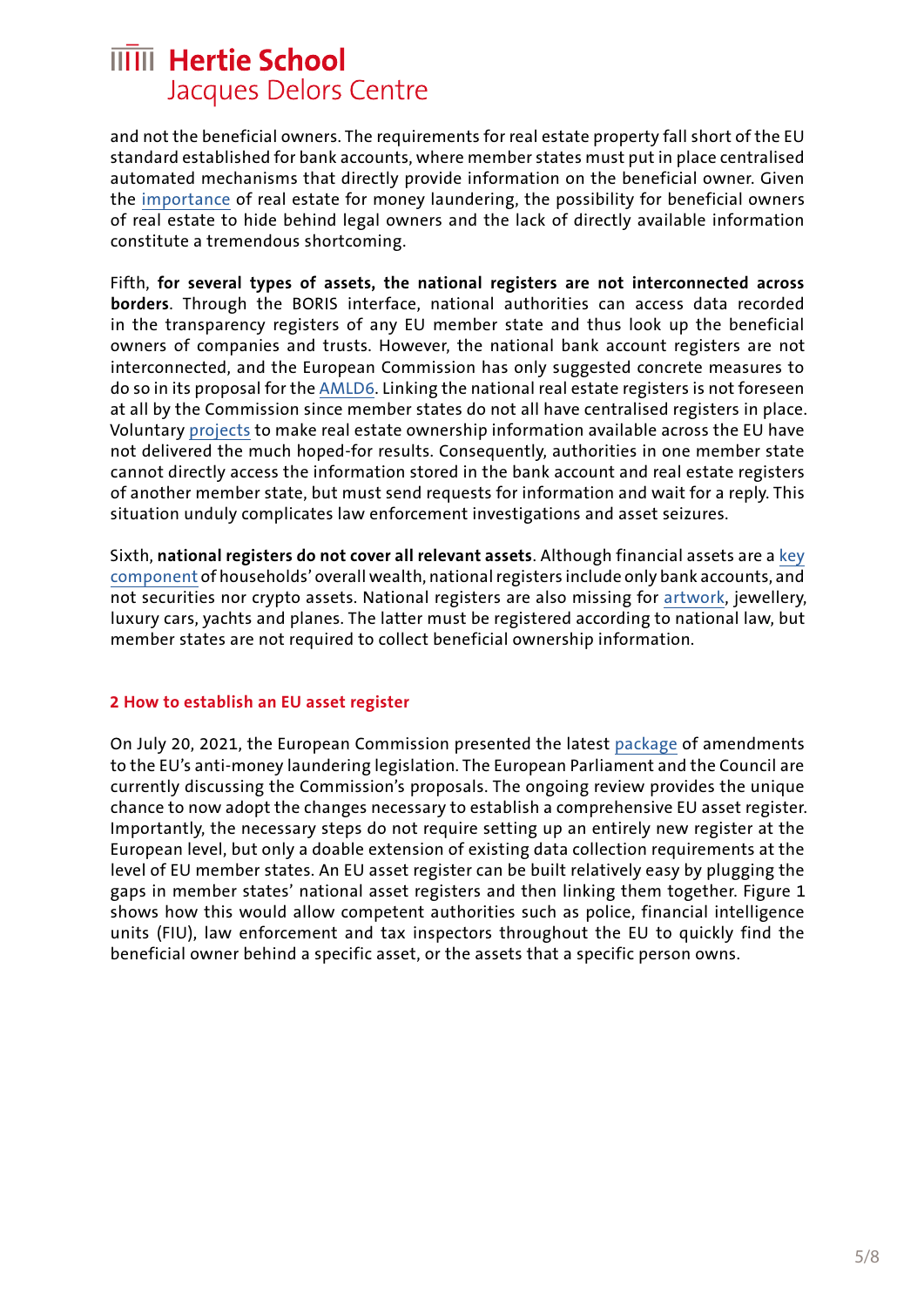**Figure 1: How an EU Asset Register can help authorities identify beneficial owners and their wealth**



*Source: Own illustration.* 

Creating an effective EU asset register requires four steps that should be taken in parallel:

- 1. Every asset recorded in the national register should be assigned to a beneficial owner.
- 2. There should be national registers for all relevant assets located in the EU.
- 3. The national asset registers for the different types of assets should be linked to each other so that ownership information is accessible by responsible authorities across the EU.
- 4. The new European anti-money laundering authority (AMLA) should oversee the EU asset register to ensure the quality and protection of the data collected by member states.

### **2.1 Provide complete beneficial ownership information**

Knowing the beneficial owner of an asset is the prerequisite for a meaningful asset register. However, the current threshold of more than 25% for the identification of beneficial owners makes it too easy for criminals to escape sanctions, taxation and criminal prosecution. The EU should therefore follow [best practice](https://www.oecd.org/tax/transparency/beneficial-ownership-toolkit.pdf) and lower the threshold for the identification of beneficial owners to 10%. Furthermore, member states should record in their real estate registers not only the legal owners but also the beneficial owners. Providing beneficial ownership information should become the standard for any asset recorded in a register. Last but not least, member states should be obliged to ensure that every registered asset is assigned to a beneficial owner. Member states should be required to provide the financial, human and technical resources necessary to regularly check the registers, investigate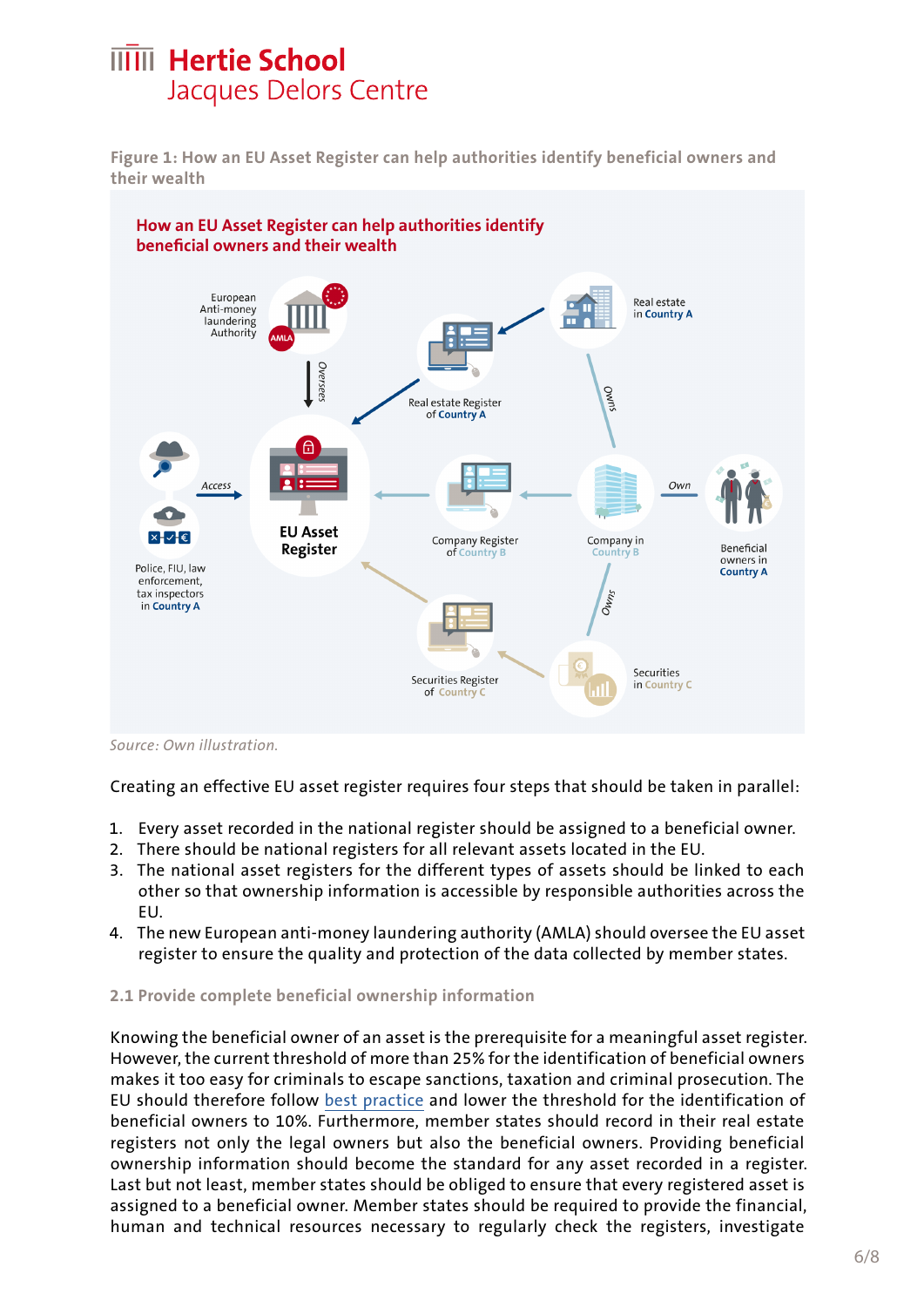missing information on beneficial owners and sanction entities that do not comply with their reporting obligations.

#### **2.2 Cover all relevant assets**

A comprehensive asset register should be an inventory of all assets [known](https://ec.europa.eu/info/sites/default/files/supranational_risk_assessment_of_the_money_laundering_and_terrorist_financing_risks_affecting_the_union.pdf) to be misused for financial crime purposes. Instead of registering all assets held in the EU, it is sufficient to cover the ones that are most [relevant](https://www.fatf-gafi.org/faq/moneylaundering/) from a money laundering perspective. This includes financial assets and expensive goods purchased to introduce illegal profits into the financial system, then companies, trusts and investment vehicles used to disguise the source of wealth, and finally the real estate, luxury assets and business ventures where dirty money eventually ends up.

Recording all relevant information in the EU requires two things. First, the transparency registers for companies and trusts should also cover foreign entities with EU-relevance. Non-EU companies should be included in the national company register of every EU member state where they are active. Member states' national trust registers should include non-EU trusts where they hold real estate or do business. The inclusion of foreign entities would [reflect](https://www.fatf-gafi.org/publications/fatfrecommendations/documents/r24-statement-march-2022.html) recent recommendations by the Financial Action Task Force (FATF), the global money laundering and terrorist financing watchdog.

Second, member states should be required to establish national registers for all relevant assets that are not yet registered. Regarding financial assets, member states should create additional registers for securities and crypto assets. Furthermore, they should register expensive artwork and jewellery as well as luxury cars, yachts and planes where their prices exceed certain thresholds.

### **2.3 Link national asset registers**

The beneficial ownership information recorded in national asset registers will only support police and law enforcement across the EU if the information collected in one member state can be easily accessed by the responsible authorities in all member states. The technical conditions for the interconnection of the national transparency registers for companies and trusts exist and the European Commission has also proposed to interlink member states' bank account registers. Going forward, interconnection of national registers should become mandatory for all types of assets recorded in national registers, including real estate. If filled with machine-readable data, interconnected registers would allow for crosschecks, analysis, and the application of big data techniques to identify patterns. Linking all national registers would create a database where competent authorities can search the assets owned by a specific person and vice versa. This would enable asset identification, location, freezing and confiscation where warranted.

#### **2.4 Ensure oversight at the EU level**

Since EU member states collect the beneficial ownership data for assets located on their territory, they should remain the owners of the data. However, a comprehensive EU asset register connecting national asset registers from 27 member states requires some form of management at the EU level. The European Commission provides the technical details and conditions for linking the existing registers on companies, trusts and bank accounts. On top of this, there should be an EU body ensuring the quality and protection of the data gathered